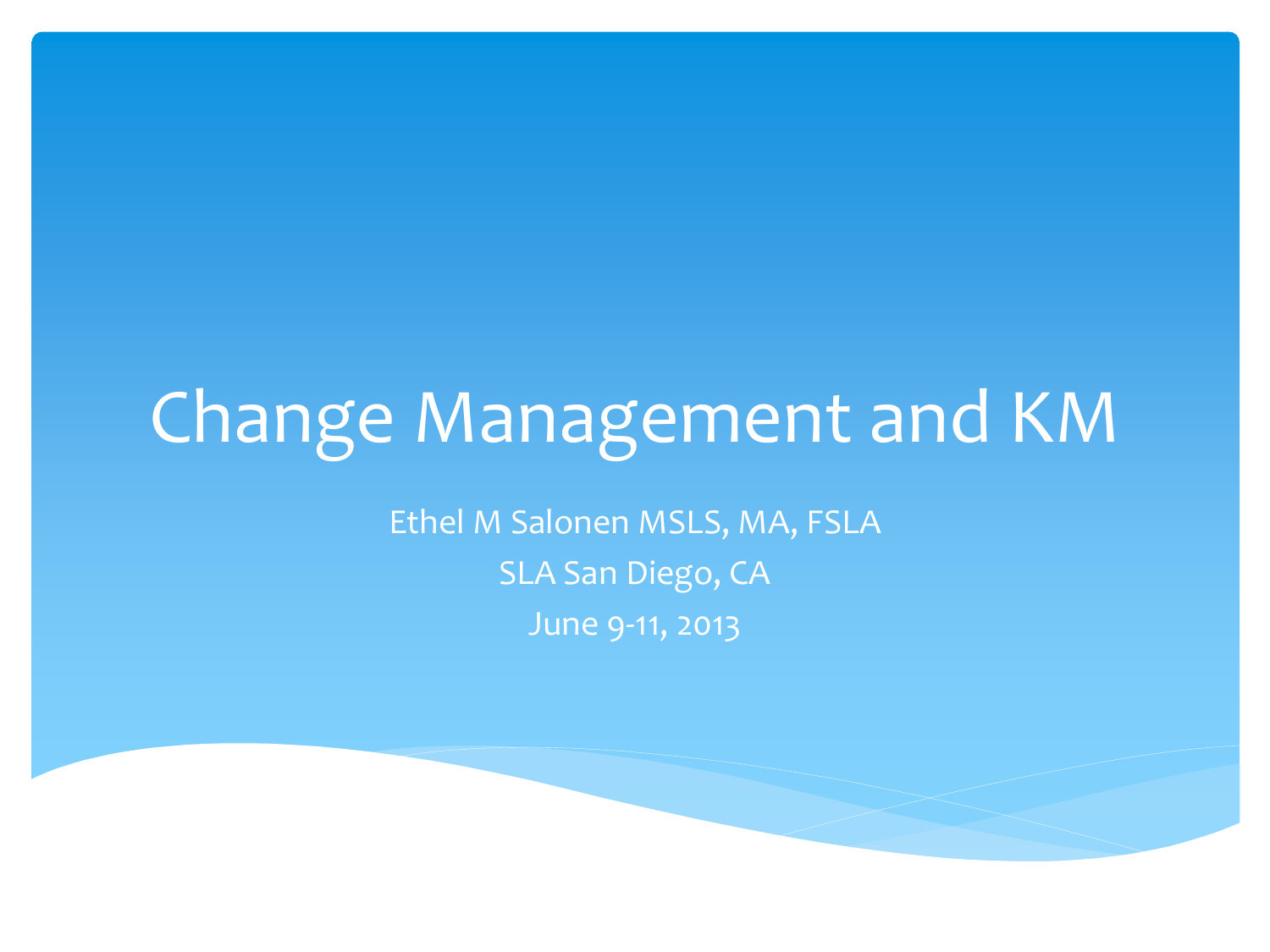# Categories of Change

#### Incremental

Happens every day, continuous, imperceptible

#### Cataclysmic

- Consequence of uncontrollable natural or social phenomena/activities
- Paradigmatic
	- Paradigm shift a new way of perceiving what was known before

Source: Greer, Roger C., **[Introduction to the library and information professions](http://www.amazon.com/Introduction-Library-Information-Professions-Roger/dp/1591584868)**, Libraries Unlimited, Inc. 2007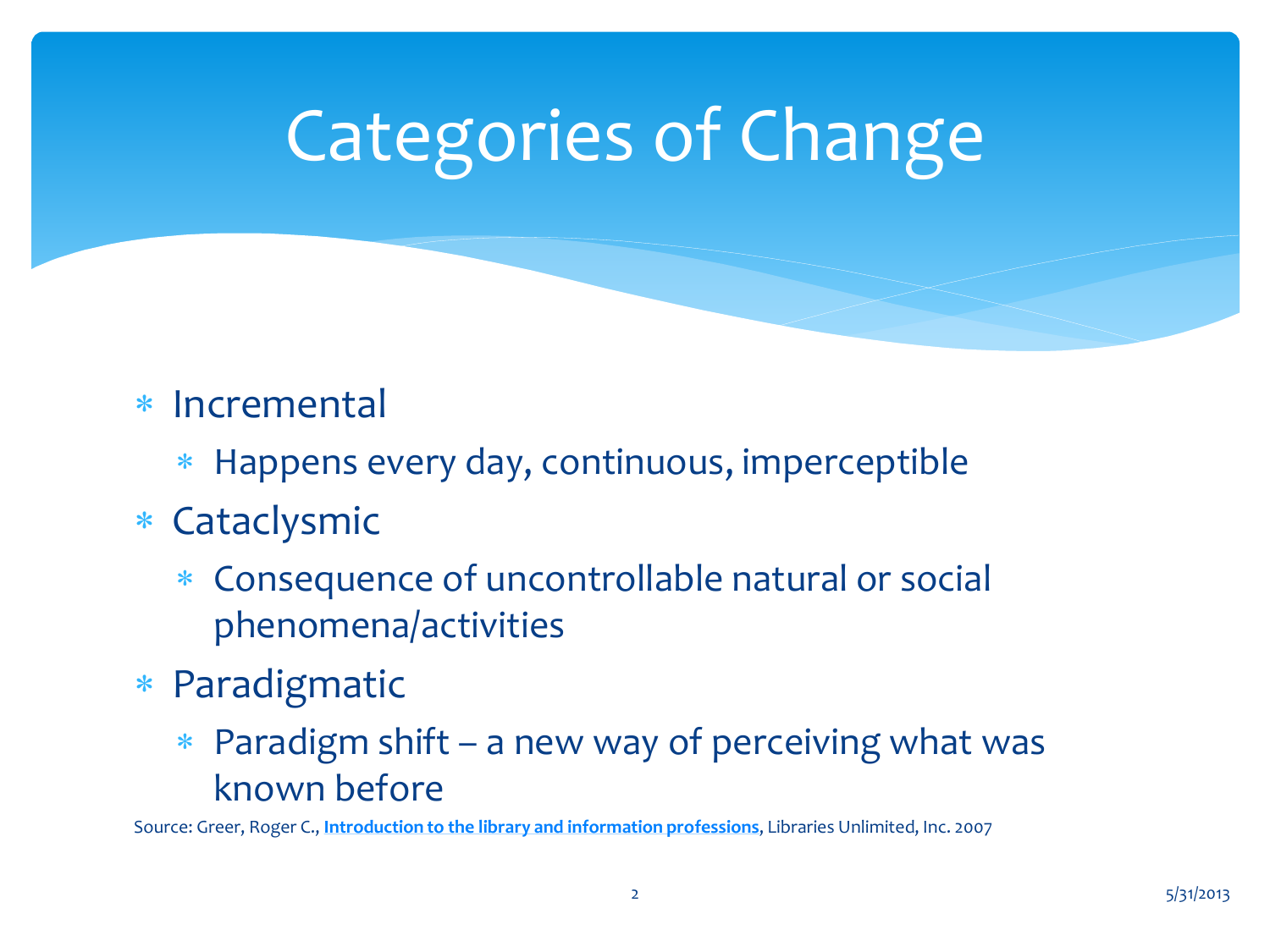### A way to get something accomplished

#### Common Framework

- Common set of definitions, approaches and simple checklists that everyone is familiar with
- \* Integration
	- Is it part of your business/strategic plan and not an add on?
- Accountability
	- Needs to be systematic and rigorous

Source: Ashkenas, Ron, **[Change Management Needs to Change](http://blogs.hbr.org/ashkenas/2013/04/change-management-needs-to-cha.html)**, April 16, 2013. HBR Blog Network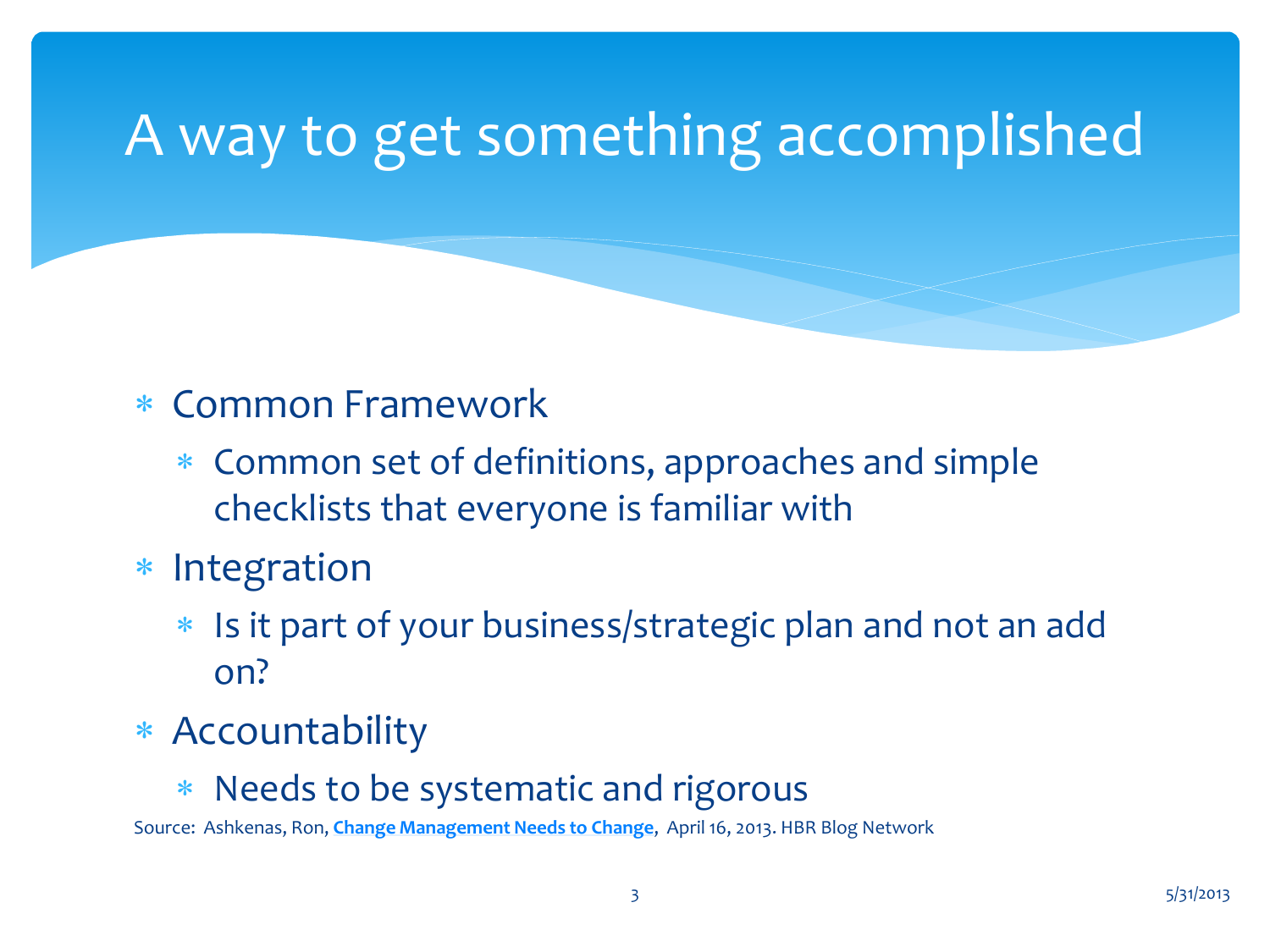### Communication

- Four phases of a persuasion campaign
	- Change is imperative and this is the right direction to take
	- Create preliminary plan and gather feedback
	- Manage employee issues and expectations with communications
	- Monitor behavior to ensure that the change continues
- Goal is to create a continuously receptive environment for change and that something useful will come out of it
- Requires management oversight, capacity an understanding of resistance
	- Garvin, David A and Roberto, Michael A.; **[Change Through](http://hbr.org/2005/02/change-through-persuasion/ar/1)  [Persuasion](http://hbr.org/2005/02/change-through-persuasion/ar/1)**, Harvard Business Review, February 2005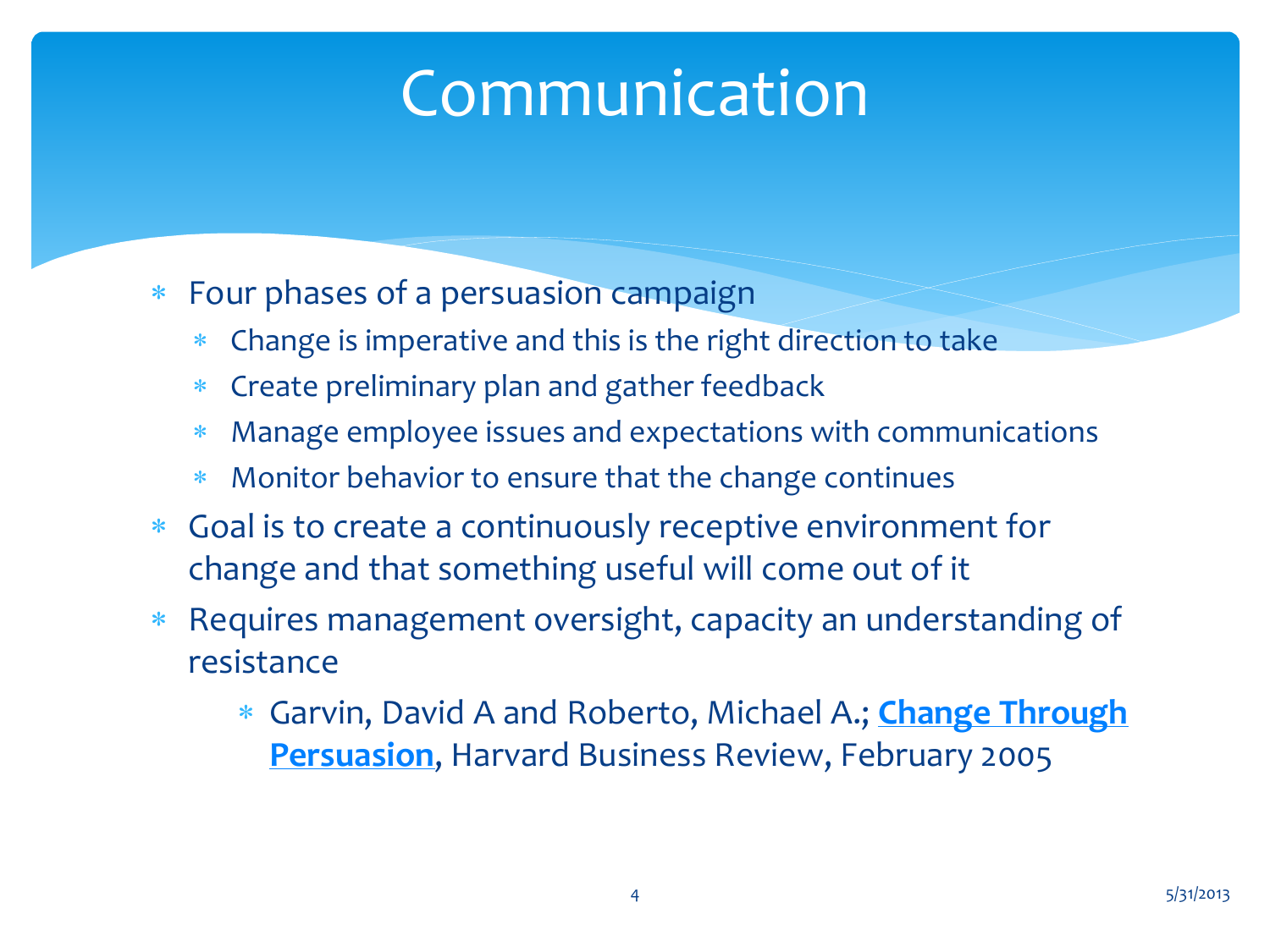### Communication

- Leadership Lessons from Star Trek: The Next Generation Make it So.
	- Chapter on Communication
		- "And so it is that despite the sophistication of the Federation's technology, the fundamental challenge of effective communication in the  $24<sup>th</sup>$  century remains as it was in all preceding millennia: messages given must not only be received, they must also be understood. To be sure, this challenge cannot be met by communications technology alone."
			- Admiral Andrea Brand, Superintendent, Starfleet Academy
		- Roberts, Wess and Bill Ross; **Leadership Lessons from Star Trek: The Next Generation – Make it So**, Pocket Books, 1995